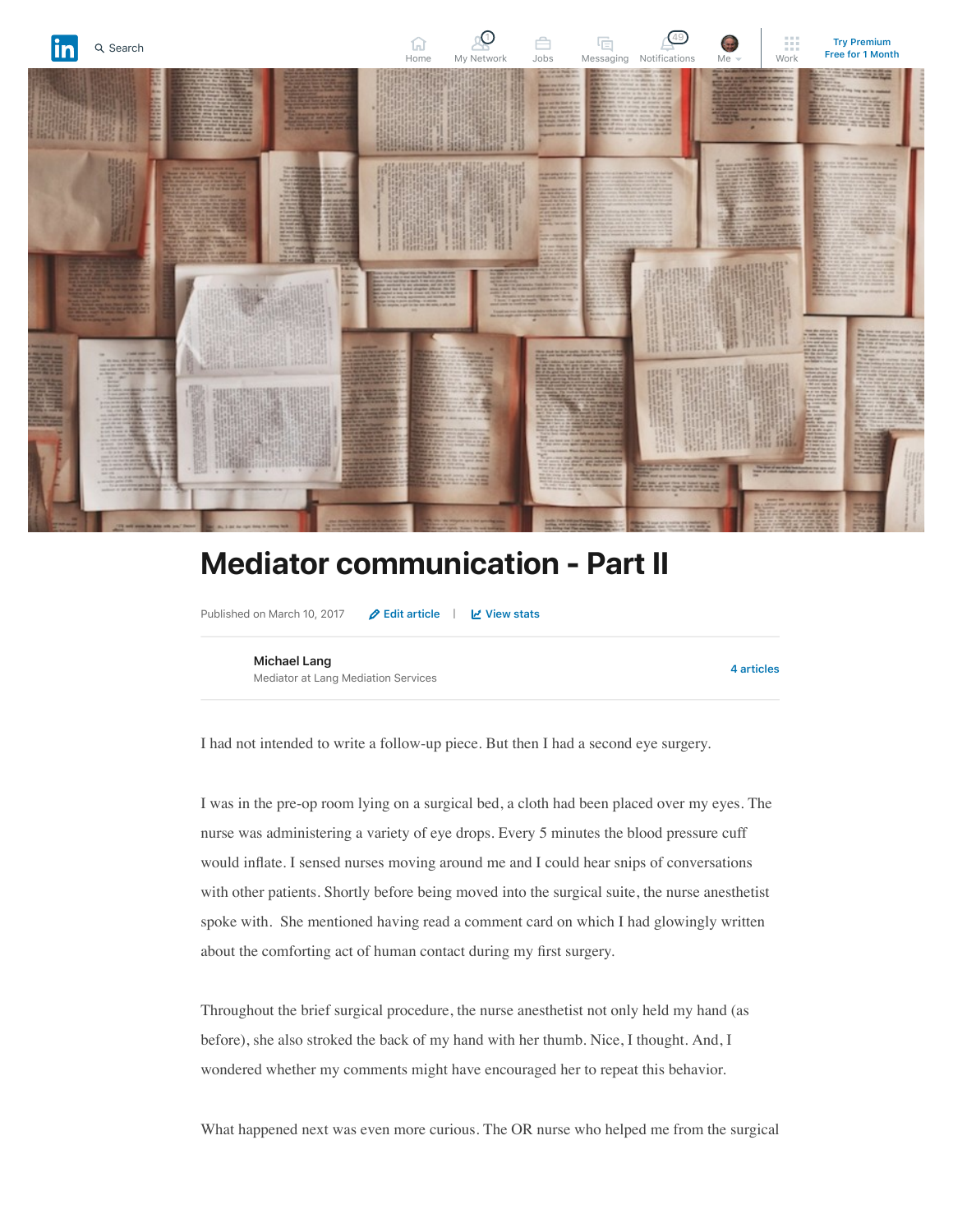bed into a wheel chair held my arm, more than perhaps necessary to ensure my safety. The discharge nurse whom I next visited touched my knee during her explanation of post-op protocols. Each of these gestures involved a brief gentle touch.

The following morning while at a follow up appointment, the nurse who took various measurements of my eyes placed her hand lightly on my back as she escorted me into the exam room then again as she led me to another examination room to meet with a physician. As I entered, the physician greeted me warmly, by name while shaking my hand and placing her other hand around mine in a warm and welcoming gesture. At times during the exam she lightly touched my knee and my shoulder as she commented on my recovery. Finally, as I exited the exam room, she walked with me, placing her hand on my shoulder, reminding me to contact the office if problems arose. A wealth of human contact!

As I walked out of the building, I laughed to myself. Was there a note on my chart, "PATIENT LIKES AND RESPONDS WELL TO TOUCH!!! USE OFTEN!" Or perhaps, everyone in that practice—from receptionist to technician to nurse to physician—has been taught the importance of human contact. Describing all the "touching" to my wife on the drive home, I thought of a line from Shakespeare, "Can one desire too much of a good thing?" Is it possible that a kindhearted, reassuring, and comforting gesture when too often repeated can become common, clichéd, and ultimately meaningless? I also wondered whether these kind professionals were mindlessly following a patient care script they had learned, or was each of them responding genuinely, in a unique way, to the patient and the situation?

Are there lessons for mediators from my experience? I suggested previously that parties will benefit when mediators make connections that are genuine, timely, honest and appropriate. A word of caution, however. Mindless repetition can render any gesture hackneyed feeble, and inadequate. The impact is diminished; the benefit is questionable. My first experience of "hand holding" was compelling, convincing, and effective. Through repetitive application, however, the use of touch came dangerously close to being absurd. As well, I found it difficult to distinguish touch that was well intended and appropriate from touch that was routinized and thus questionable.

We must be cautious of behavior so routinized or habitual that it loses its meaning and value. For example, think about your introductory statement. Do you say the same things in the same order every time? Has this indispensible element become routine? Do you recite the words as you would a poem you had memorized? As you proceed through the required elements of an Introduction, are you energized or bored? Do you ever alter your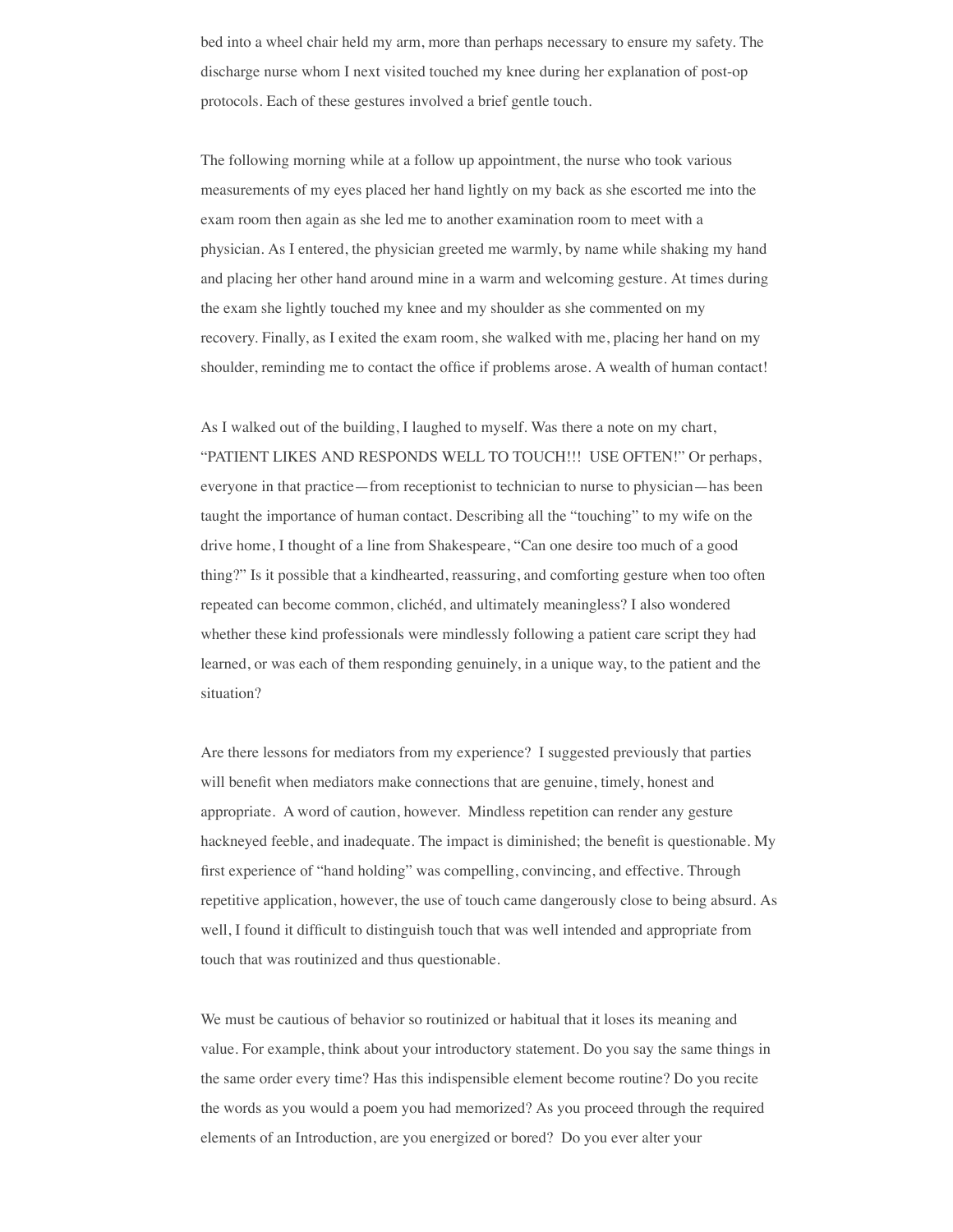## Introduction?

My guess is that for many mediators, the Introduction has become a requirement to be fulfilled quickly so they can get to the heart of the conflict. The presentation is probably perfunctory, detached and dispassionate. Like the "touching" I experienced, that through repetition took on a mindless quality, the Introduction can become dull even numbing.

We can use our introductory statement to make the kind of connection that touch served during surgery. We can tailor our presentation. It's a simple gesture that begins the process of joining us to the parties.

Mindfully applied that connection between the mediator and the parties enhances the parties' capacity to take full advantage of the opportunity—encouraging them to engage completely and confidently. But, our well-intended gestures can lose their luster and impact through mindless, dispirited repetition.

Report this

| Published by                                                                 |                                                                                                                                                                                                                                                                                                |                          |
|------------------------------------------------------------------------------|------------------------------------------------------------------------------------------------------------------------------------------------------------------------------------------------------------------------------------------------------------------------------------------------|--------------------------|
| <b>Michael Lang</b><br>Mediator at Lang Mediation Services<br>Published • 2y | 4 articles                                                                                                                                                                                                                                                                                     | $+$ Follow               |
| 凸 Like<br>$\Box$ Comment $\leftrightarrow$ Share                             |                                                                                                                                                                                                                                                                                                | 8 · 2 Comments · 1 Share |
| Reactions                                                                    |                                                                                                                                                                                                                                                                                                |                          |
| 激光                                                                           |                                                                                                                                                                                                                                                                                                |                          |
|                                                                              |                                                                                                                                                                                                                                                                                                |                          |
| 2 Comments                                                                   |                                                                                                                                                                                                                                                                                                | છ                        |
| Add a comment                                                                |                                                                                                                                                                                                                                                                                                | FО                       |
| Ruth Sirman • 1st                                                            |                                                                                                                                                                                                                                                                                                | $2y \cdots$              |
|                                                                              | IMI Certified Mediator, Trainer, Professional Speaker and Workplace Conflict Expert                                                                                                                                                                                                            |                          |
|                                                                              | Good reminder to keep it real and authentic when building rapport. I hope the surgery went well!!                                                                                                                                                                                              |                          |
| . $1$ Like                                                                   |                                                                                                                                                                                                                                                                                                |                          |
| Grace Cleaves • 1st                                                          |                                                                                                                                                                                                                                                                                                | $2v \cdots$              |
|                                                                              | Executive coach for physicians and business leaders needing to sharpen critical leadership skills. Expert f                                                                                                                                                                                    |                          |
|                                                                              | As a recent surgical patient myself, I am reminded of how the human outranks the sterile. It's<br>comfort that we seek, and it's a wise nurse and an emotionally intelligent provided that help us<br>take the treatment and help us recover. Nice job with capturing that interplay, Michael. |                          |
| , 21ikes                                                                     |                                                                                                                                                                                                                                                                                                |                          |
|                                                                              |                                                                                                                                                                                                                                                                                                |                          |
|                                                                              |                                                                                                                                                                                                                                                                                                |                          |
|                                                                              |                                                                                                                                                                                                                                                                                                |                          |
|                                                                              |                                                                                                                                                                                                                                                                                                |                          |

**[Michael Lang](https://www.linkedin.com/in/mediatorlang/)** Mediator at Lang Mediation Services